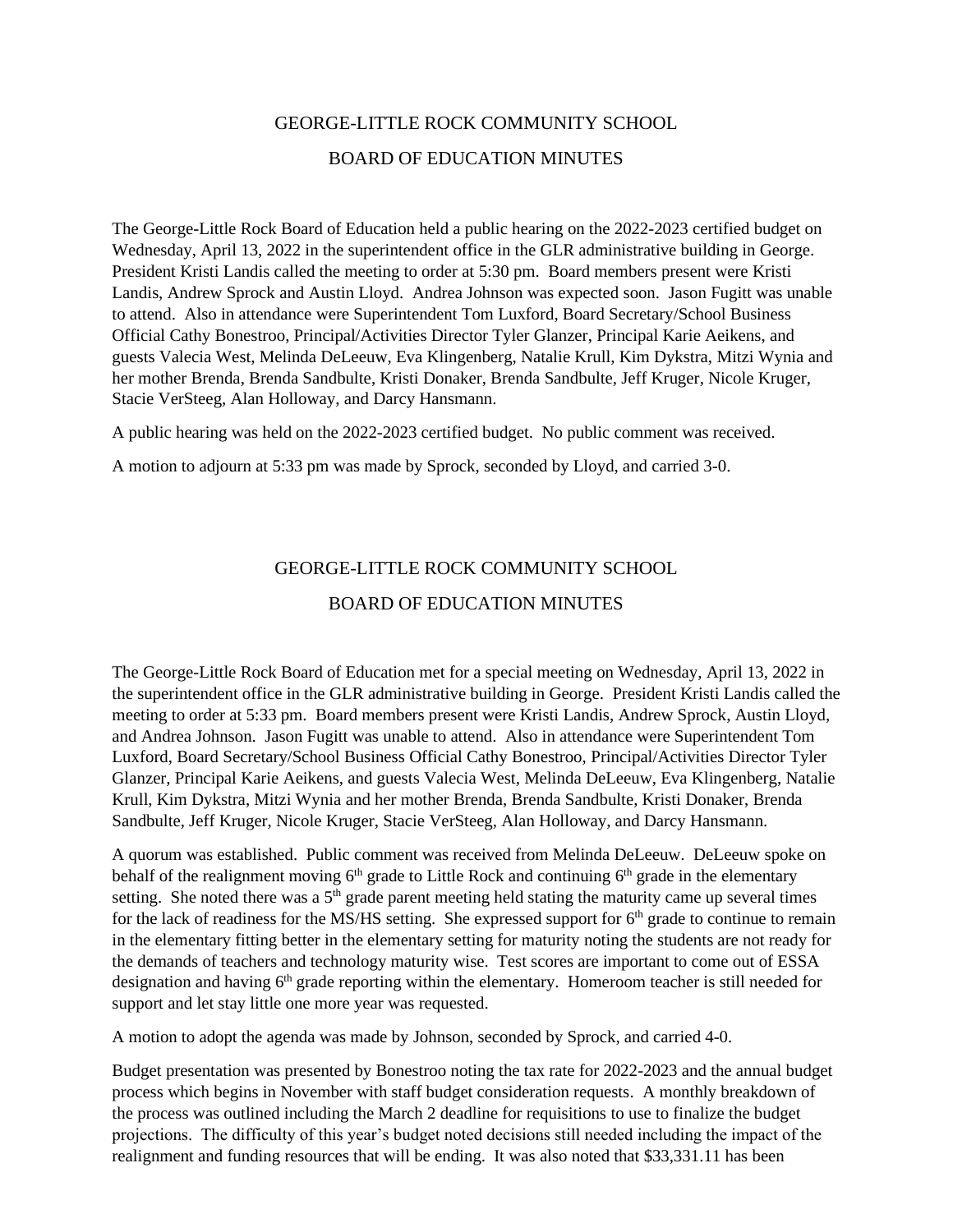approved after the requisition deadline which also affected the budget after completed. Enrollment determines the budget and open enrollment in and outs budget impact of over \$350,000 loss was shared. Financial goals and spending authority were shared and the impact decisions have on spending authority. District concerns were also shared. Planning ahead was noted with enrollment projections needed for future decisions. The impact of future one-time funding with a future decrease in miscellaneous income with COVID funding coming to an end was shared. Different funds were explained as different silos of revenues and expenditures noting the building projects are run through a different fund than the operating expenses which includes staff salaries.

Superintendent Luxford shared the finance committee met and reviewed all jobs and wages and presented the recommendations for classified, substitute, and admin staff increases for 2022-2023. New starting hourly wages were outlined for paras as follows: Non-degree/non-certified para \$11.50, Associate's Degree \$12,00, Bachelor's Degree \$13.00. A one-time certified increase of \$.50 for paras to become certified for those not yet para certified and have not received past certification increase with certification required to be maintained or wage will be reduced by \$.50. The one-time increase will be given with the next payroll after receipt of certification in the business office. Para certification classes are paid for by the district when serving the district as a classroom or SPED para with class time not paid by the district. Food service starting wage will be \$11.75, secretary starting wage will be \$14.00, custodial staring wage will be \$14.50 with experience or \$12.00 without experience, seasonal and summer help starting wage will be \$10.00.

Returning staff starting after January 1 will be frozen at the new starting wages for 2022-2023. Returning paras serving as a classroom or SPED para will receive \$1.00/hour increase. Library aides will receive \$.75/hour in the elementary (Susue) and \$.19/hour in the high school (Trish) noting the significant wage gap for the decision. Secretaries will receive \$1.00/hour increase. Custodians will receive \$1.00/hour increase. Transportation coordinator will receive \$.75/hour increase noting the previous year high increase of \$1.90/hour. Transportation driving will receive a 3% increase as follows: PS and TK shuttle \$14.86, Activity Shuttle \$19.92, AM/PM Shuttle \$14.86, activity hourly rate \$13.31, sub route \$40.89, extra time \$4.43, Saturdays \$18.49, SPED Sioux Falls 1 stop \$52.53, SPED Sioux Falls 2 stops \$65.66, Summer Rec \$19.92 with all rates defined by the handbook. Food service will receive \$1.00/hour. Seasonal returning help (Ken and Alex) will receive \$.75 increase. Tech Coordinator will receive \$1150 salary increase. Juvenile Liaison will receive \$1300 salary increase.

Lloyd presented on behalf of the finance committee that these are significant increases compared to the past noting being cognitive of staff focused and continuing and following what was done with the teachers while being cognitive that future funding will be decreasing. Lloyd noted he is proud of what has been accomplished noting hopefully makes a difference for everyone involved.

Substitute staff increases were presented for substitute paras at \$1.00/hour increase following new starting with those who have consecutively served over 5 years at \$.25 increase over the starting wage. Substitute teachers will be increased to \$120/day.

Administrative staff increases were presented for the teacher/day increase (\$6.05) multiplied by the contract days adding a \$1000 with possible reevaluation depending on additional possibilities being considered as indicated at the finance meeting. Principal and AD Glanzer (220 day contract) \$2331 salary increase, Principal Aeikens (210 day contract) \$2270 salary increase, School Business Official Bonestroo (260 day contract) \$2573 salary increase. The superintendent contract was not presented until full board discussion and evaluation at April 20 meeting for contract terms. The HR contract is not presented as originally Harris-Lake Park was the only school interested in continuing to share and now HLP is no longer interested, but Boyden-Hull is reconsidering continuation. Other districts have been reached out to for possibility of sharing outside the area with no interest received. The contract will need to be reconsidered for lower amount or potentially assigned extra tasks at a future finance meeting.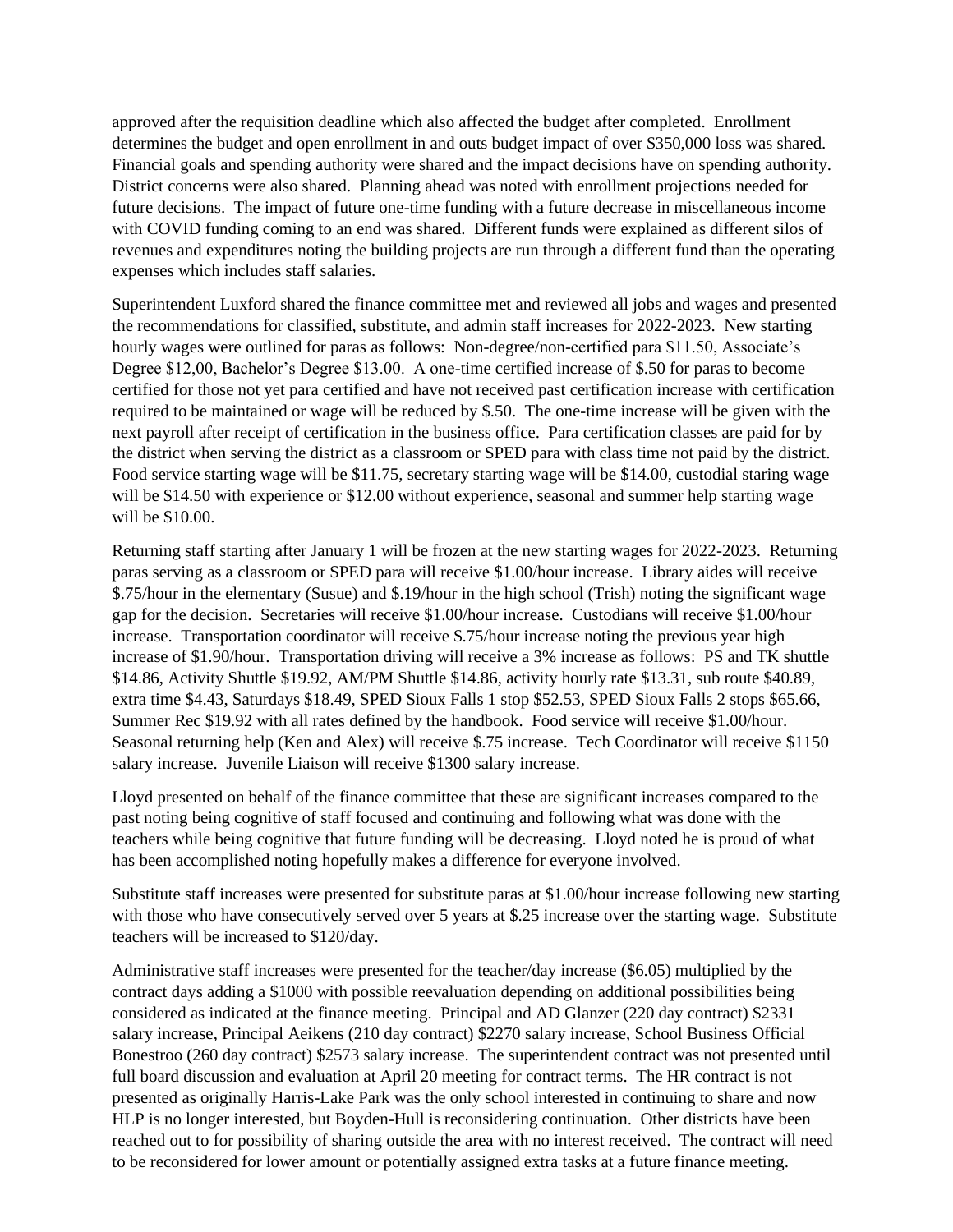6<sup>th</sup> grade realignment was presented for TK-6 as the elementary in Little Rock and 7-12 as MS/HS in George beginning 2022-2023 school year. Principals and Superintendent met with  $5<sup>th</sup>$  grade parents and presented a power point with good discussion held. The overwhelming majority were in favor for elementary setting for  $6<sup>th</sup>$  graders for one more year. Great questions were shared during the open forum. Different schools approach different ways, noting this is a better fit for our kids. The board shared concerns heard that they would have liked to have held an open meeting for other staff and other public to hear the rationale. Good strong points were made noting the pros seem to outweigh the cons. Timeframe concern to get it done was also expressed and the renovations needed at the elementary noting the library would be moved regardless of the decision. Staffing was also addressed. Feedback regarding the communication during the process with not clearly communicating or in a timely fashion to staff and community members earlier and more consistently was again expressed.

2022 graduating class was presented for approval pending all requirements are met.

Amended contract was presented for VoAg noting actual of 2 years of experience compared to 3 years of experience originally presented increasing the extended contract to actual days served with fairs and the farm to give an overall increase of \$136.88 over the original amounts presented.

LCRF grants were presented for Amy Schmidt, Kris Hamilton, and Sharon Klaahsen.

Playground equipment bid from American Playground for \$34,795 for new preschool playground equipment in Little Rock was presented for more age appropriateness.

Revised stage curtain bid was discussed. Front curtains are not needing to be replaced. Scrim option curtain to rear project and allow to have images appear but need to confirm enough space is there. New options would be great for music and theater department. Current rigging system needs to be verified to confirm rigging system can support a scrim. Ensure before purchasing that enough space and rigging system can support was recommended along with a black color. Muslin curtain you can paint on. Discussion was to table until able to confirm everything will work.

Elementary carpeting bid was presented for Manitou carpeting for \$9574 and Chad Klosterbuer for \$3500 for 3rd floor carpeting for stairs, landing, hallway, main room, and 2 additional rooms leaving 2 rooms of carpeting not replaced for a total \$13,074.

Lane changes for Frances Burd BA+24 to MA for \$1250 lane change and Ben McCray BA to BA+12 for \$750 increase as outlined for staff advancements in licensed staff handbook were presented.

District 3 board director resignation was received from Landis expressing her thanks for the opportunity to serve the district. School board vacancy process was explained noting the resignation is not required for board approval. The notice of intent was published as recommended to meet all required deadlines. Applications are available from the business office to complete if interested noting the candidate must live within the district 3 boundaries. Applicants will present at a special board meeting with the board voting to determine the appointment. Lloyd extended appreciation for all that Landis has done and the sacrifices made.

Resignations were received from Eric Schafer (5<sup>th</sup> grade and MS boys track), Tina Sherrill-Range (one contract of .10 library/TAG), Amy Schmidt (business teacher), Bryan Paulson (special education, asst. cross country, and 22-23 head baseball), Kristi Luxford (language arts), and Hannah Engelkes (paraprofessional). Board extended appreciation for their service.

Recommendations for hire were presented for Arlan Arends, food service substitute at \$10.75/hour pending background check; Regan Mouw, substitute teacher pending substitute authorization and background check, and Regan Mouw, 2022-2023 kindergarten teacher at \$30,750 plus TSS; Amanda